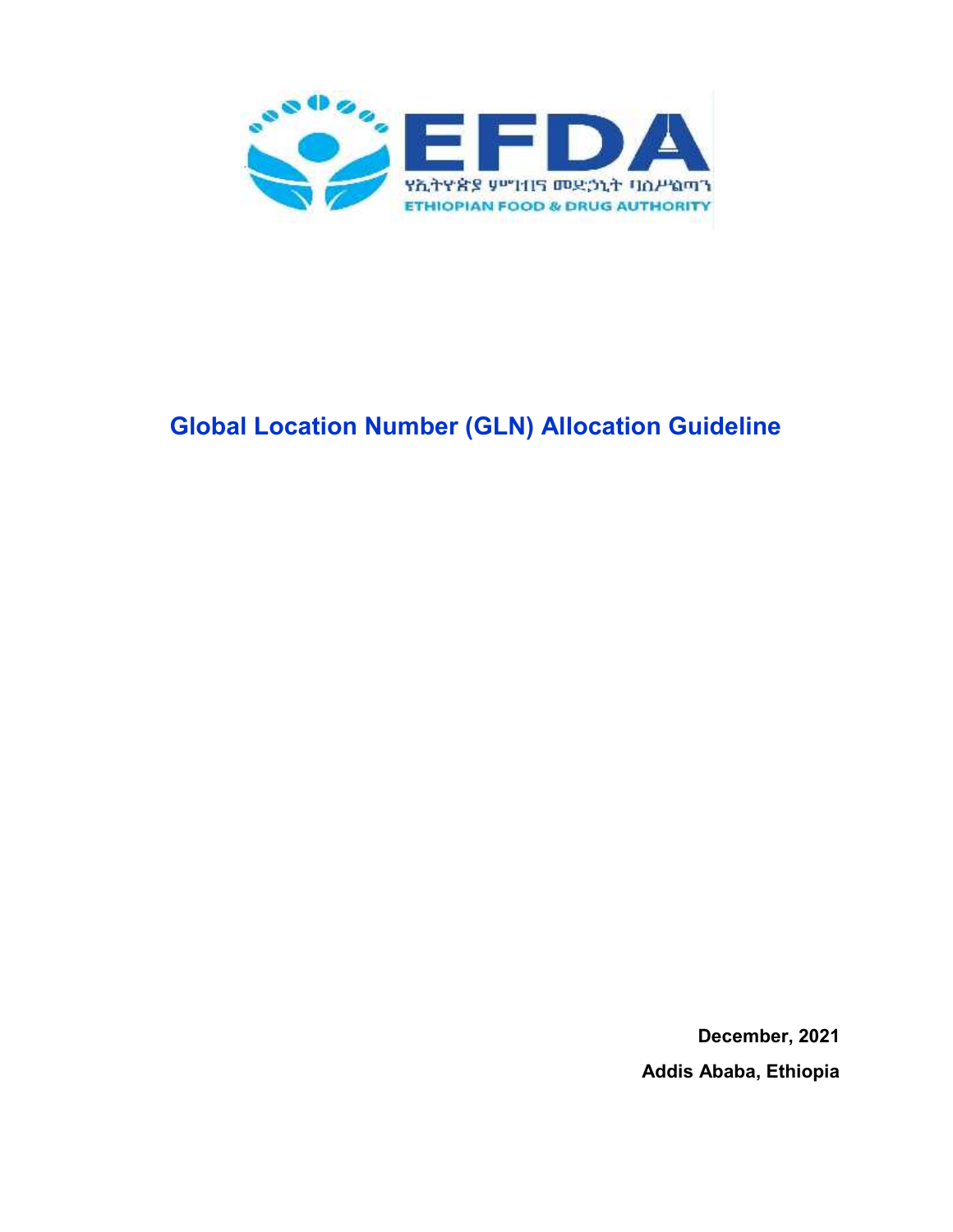#### **Foreword**

Ensuring safety, quality and efficacy of pharmaceuticals are challenges at global level. There is also a tremendous need for supply chain stakeholders to share information regarding pharmaceutical products and locations. Currently, it is difficult to uniquely identify the location of supply chain stakeholders, as the location information is not shared to the Ethiopian Food and Drug Authority (EFDA).

Many supply chain stakeholders are developing their own solutions without following basic principles and globally accepted standards that would enable them to track and trace products movement through the supply chain from the source to the patient and back. This non-standardized, uncoordinated and fragmented approach makes the supply chain system inefficient and the data exchange inaccurate. It also creates confusion in the healthcare industry which threatens the quality of care and patient safety.

It has become crucial to develop global standards to provide simplicity and consistency by promoting universal applicability and optimal functionality across the globe for the healthcare industry. These standards will enable the Authority to identify the specific locations where a product originated from, its distribution status and ensure that it has arrived at the intended location. Considering this, the Authority is committed to enforce the use of standardized location information.

The Global Location Number (GLN) allocation Guideline will serve as a useful guide to supply chain stakeholders to assign and share party or location information. It gives me great pleasure to introduce this edition to all beneficiaries, which is the fruit of the joint effort of the EFDA and partners.

EFDA would like to thank all development partners and individuals who have been involved in the preparation of this valuable document. I would also like to thank the Traceability Steering Committee and Technical Working Group members and other participants from different governmental and private sectors for their valuable contribution and comments during the preparation of the guideline.

i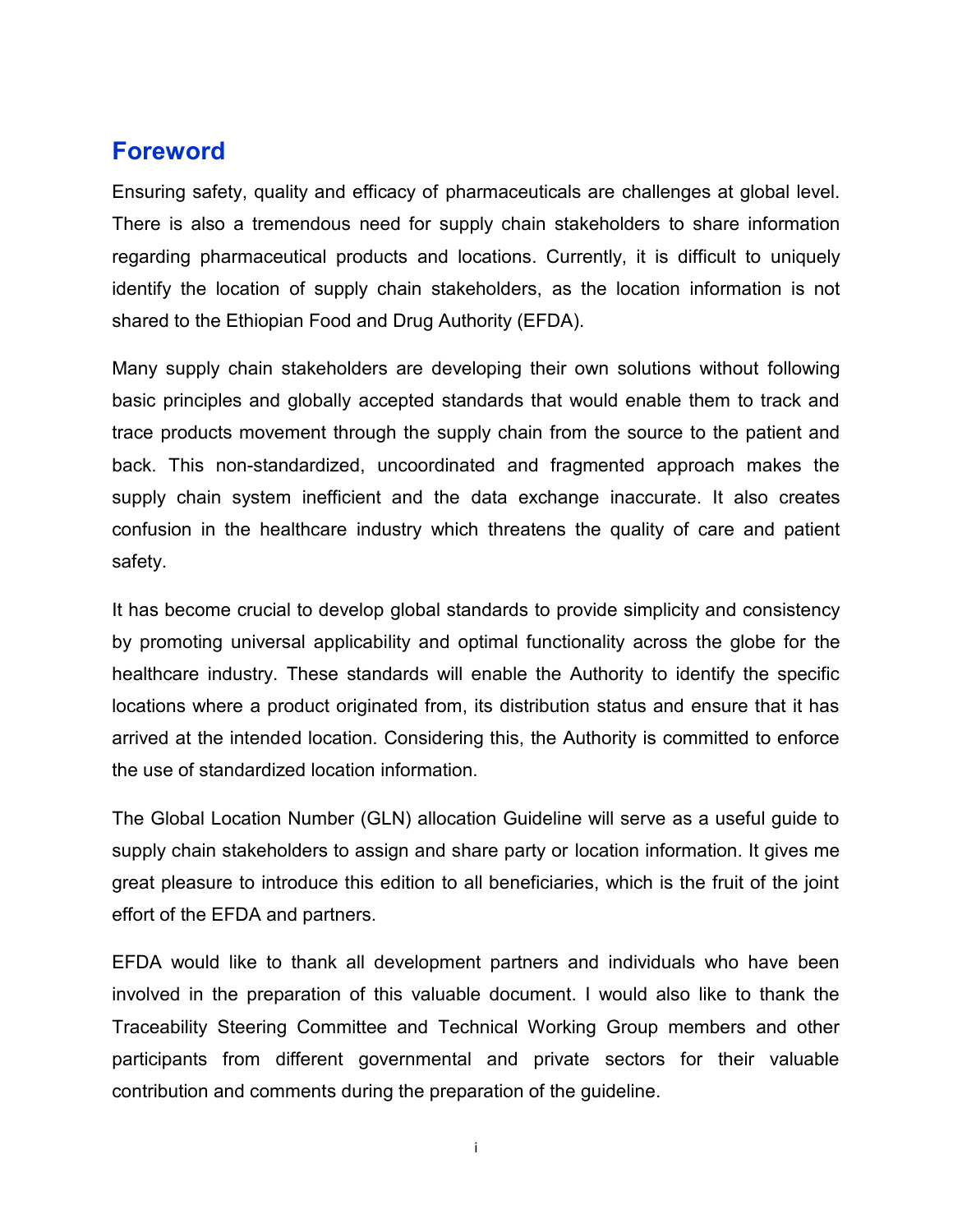Finally, I would like to take this opportunity to acknowledge and express my appreciation to the United States Agency for International Development (USAID)/Digital Health Activity (DHA) for the financial and technical support and to all the experts who have directly or indirectly extended their helping hands in the preparation of this guideline. I call upon health professionals and interested parties to continue their usual support in reviewing the guideline by forwarding comments and suggestions to the EFDA using P.O.box 5681, Telephone: +251-115524122 or +251-115523206, e-mail: contact efda@efda.gov.et or traceability@efda.gov.et.

Heran Gerba

Director General, EFDA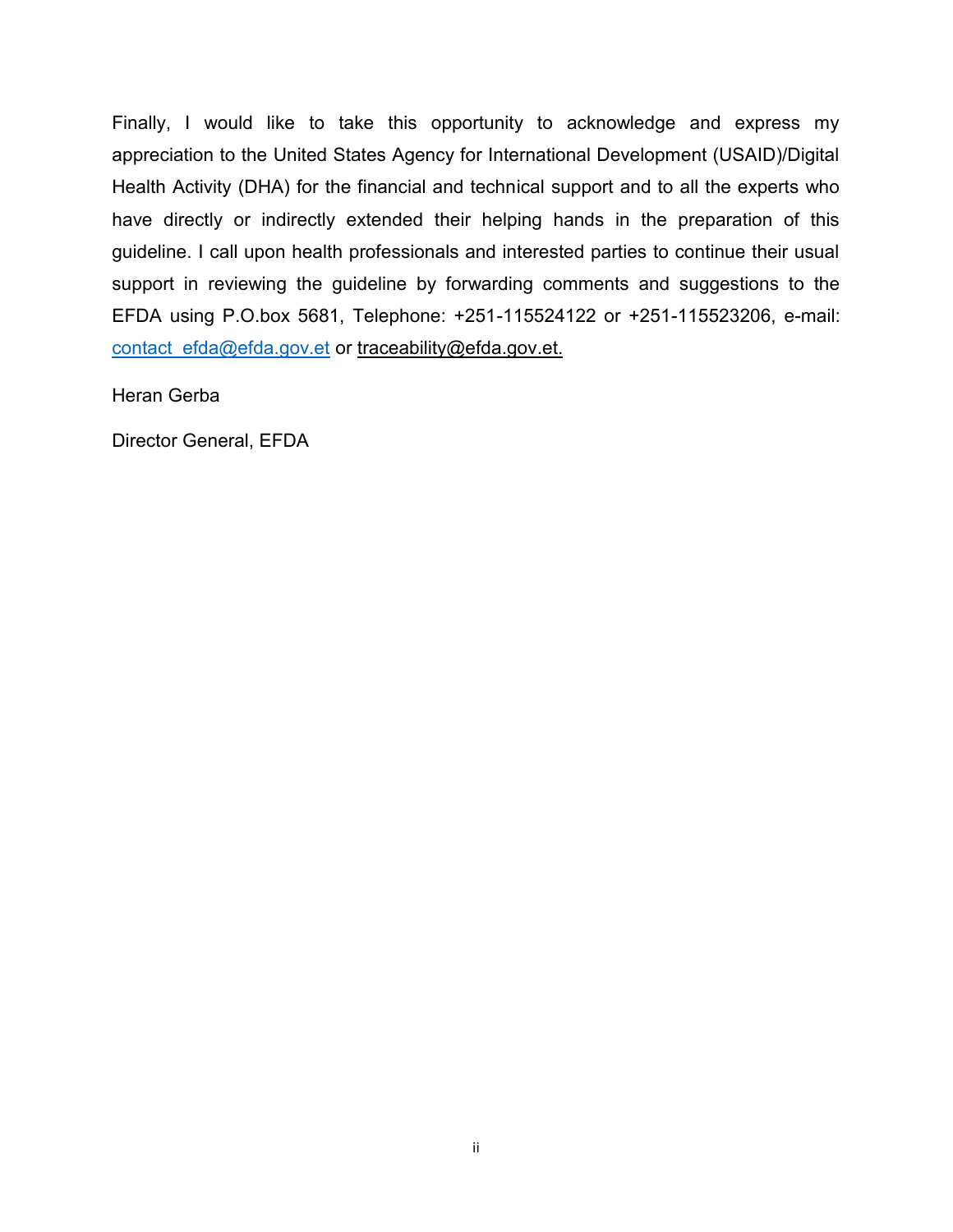# **Abbreviations and Acronyms**

| Al           | <b>Application Identifier</b>                      |
|--------------|----------------------------------------------------|
| <b>DHA</b>   | <b>Digital Health Activity</b>                     |
| <b>EFDA</b>  | Ethiopian Food and Drug Authority                  |
| <b>GLN</b>   | <b>Global Location Number</b>                      |
| <b>MO</b>    | Member organization                                |
| <b>RFID</b>  | Radio-frequency identification                     |
| <b>USAID</b> | United States Agency for International Development |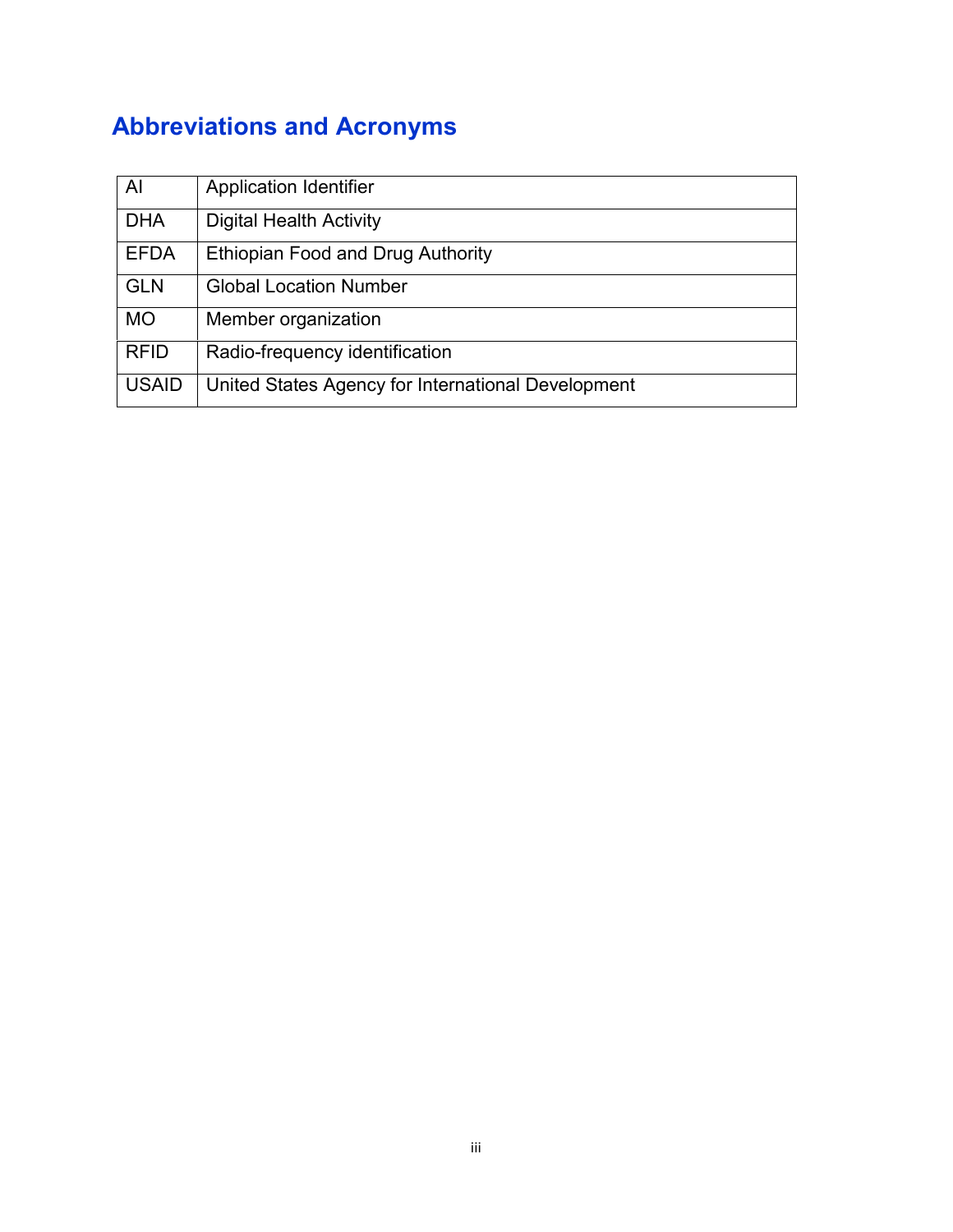# **Acknowledgements**

The Ethiopian Food and Drug Authority (EFDA) would like to acknowledge and express its appreciation to the USAID/DHA for the financial and technical support provided in the preparation of the GLN allocation Guideline.

The Authority would also like to thank the members of the Traceability Steering Committee and Technical Working Group for their commitment and contribution in developing the guideline. Last but not least, the Authority would like to give special acknowledgments to those who were involved in the preparation of the guideline, for their invaluable contributions in scrutinizing and seeing it through to completion.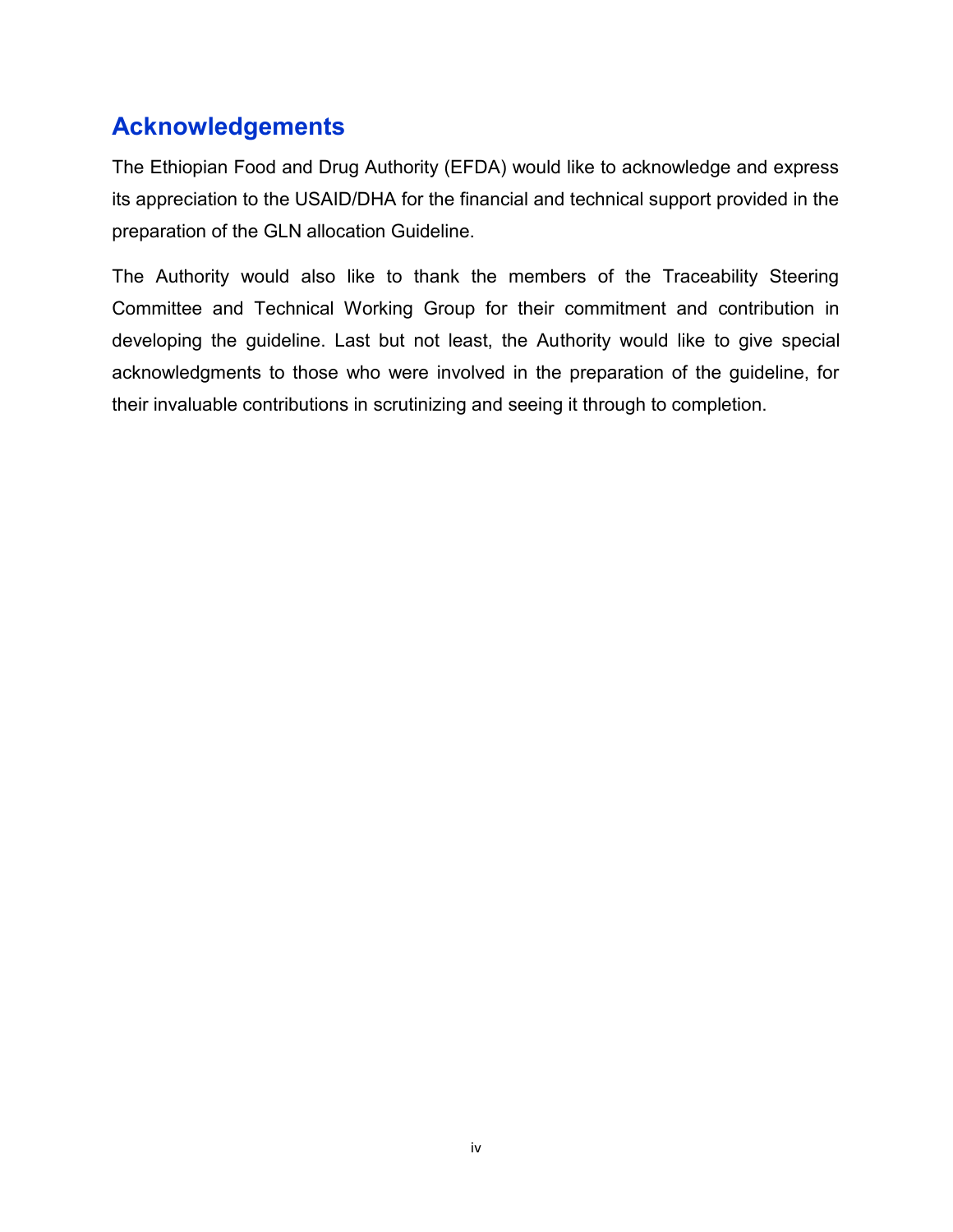# **Table of Contents**

| <b>Foreword</b><br>Ť                                    |                |  |  |  |  |
|---------------------------------------------------------|----------------|--|--|--|--|
| <b>Abbreviations and Acronyms</b><br>iii                |                |  |  |  |  |
| <b>Acknowledgements</b>                                 | iv             |  |  |  |  |
| Introduction<br>1.                                      | 1              |  |  |  |  |
| 1.1.<br><b>Guiding Principles</b>                       | 2              |  |  |  |  |
| 1.2.<br><b>Scope</b>                                    | 2              |  |  |  |  |
| 1.3.<br><b>Objective</b>                                | 2              |  |  |  |  |
| <b>Definition</b><br>2.                                 | 2              |  |  |  |  |
| <b>Users of this Guideline</b><br>3.                    | 3              |  |  |  |  |
| Use and Data Structure of GLN<br>4.                     | 3              |  |  |  |  |
| <b>Who Allocates the GLN</b><br>5.                      | 4              |  |  |  |  |
| <b>GLN Allocation Rules</b><br>6.                       | 5              |  |  |  |  |
| 6.1.<br>New party or location introduction              | 5              |  |  |  |  |
| 6.2.<br>Party or location split                         | 5              |  |  |  |  |
| 6.3.<br>Party or location merger                        | 5              |  |  |  |  |
| 6.4.<br>Change of party or location use or purpose      | 6              |  |  |  |  |
| 6.5.<br>Change to party or location address             | 6              |  |  |  |  |
| <b>Contact information change</b><br>6.6.               | $\overline{7}$ |  |  |  |  |
| 6.7.<br><b>Financial changes</b>                        | $\overline{7}$ |  |  |  |  |
| <b>GLNs and data carrier</b><br>7.                      | $\overline{7}$ |  |  |  |  |
| <b>GS1 Application Identifiers (Als) for GLNs</b><br>8. | 7              |  |  |  |  |
| <b>Sharing party or location information</b><br>9.      | 8              |  |  |  |  |
| <b>GS1 Member Organization (MO)</b><br>10.              | 8              |  |  |  |  |
| Reference:                                              | 9              |  |  |  |  |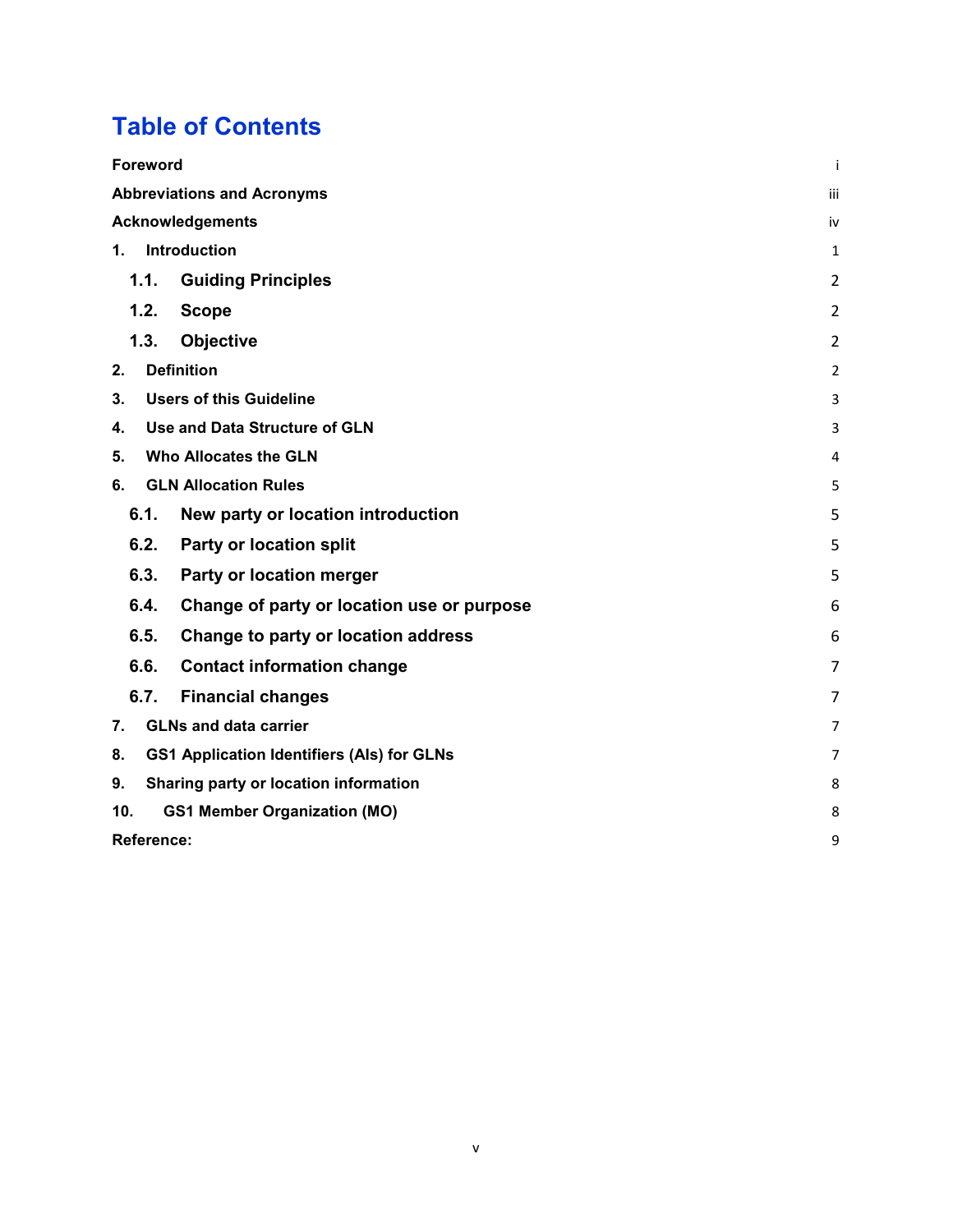### **1. Introduction**

The Ethiopian Food and Drug Authority (EFDA) is mandated to ensure the safety, quality and efficacy of pharmaceutical products. All healthcare facilities and pharmaceutical establishments are required to obtain a license before they become operational.

The infiltration of falsified and substandard pharmaceuticals to the supply chain and lack of end-to-end supply chain visibility are challenges in ensuring patient safety and supply chain efficiency. Inability to identify specific locations where a product originated from, distributed to and arrived at the intended location is also a challenge. Additionally, the use of non-standardized location information in the healthcare supply chain leads to errors and inefficiencies, and has implications to patient safety.

Noting this, the use of a common language and globally-accepted standards are essential. The GLN is the GS1 Identification key used for any party or location that needs to be identified for use in the supply chain. The GLN is a unique number assigned to parties or locations to enable them to be identified uniquely worldwide. Hence, organizations must use the GS1 system of standards to help improve supply chain efficiency, visibility and overall patient safety.

This guideline is therefore developed to provide guidance for the use of the GS1 GLN in healthcare. It reflects the allocation and use of GLN across the entire healthcare value chain.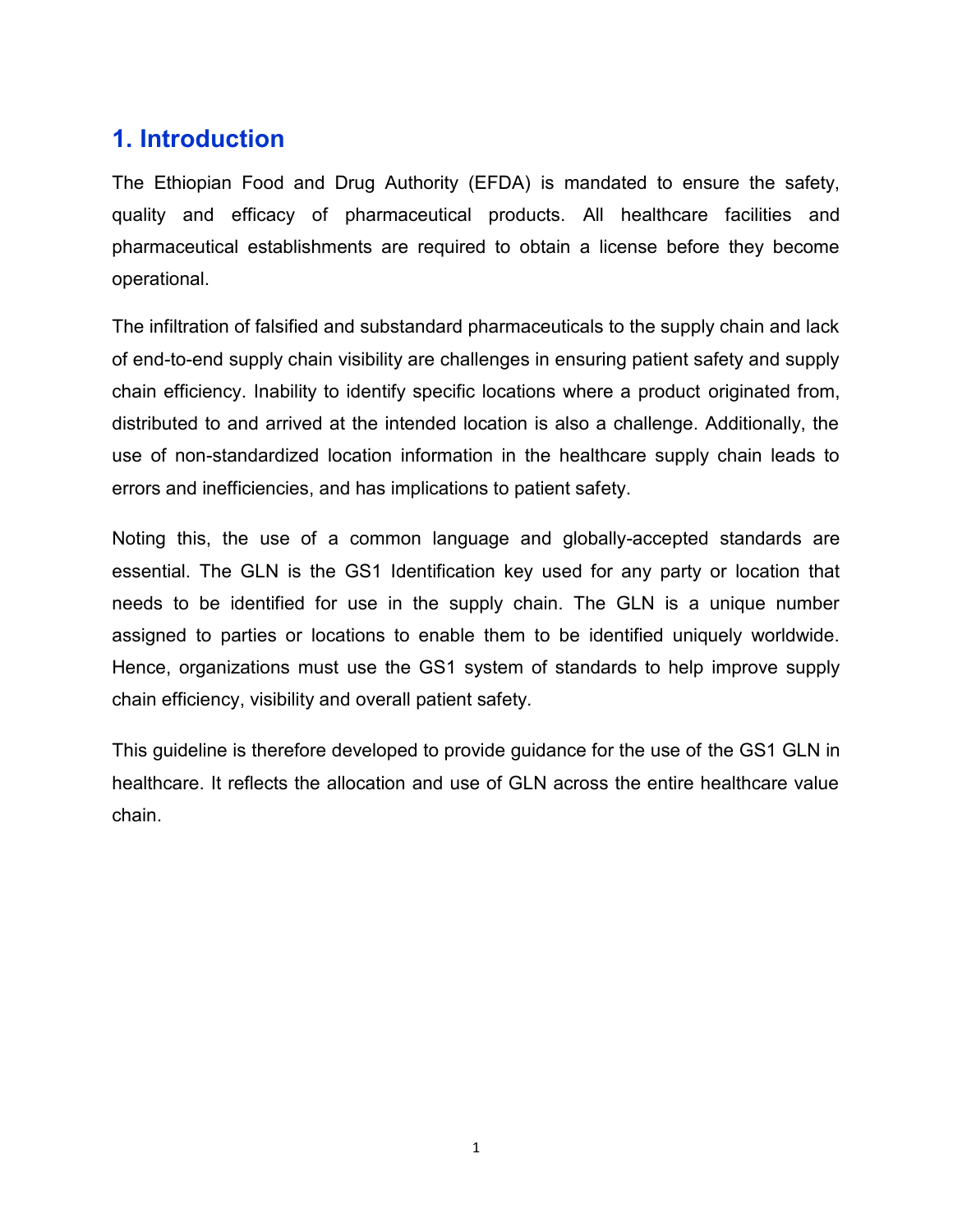#### **1.1. Guiding Principles**

The following guiding principles should be considered during GLN allocation or when introducing changes to an existing party or location:

- Does the stakeholder (e.g., manufacturers, importers, wholesalers, hospitals, health centers, specialty centers, clinics, drug retail outlets, consumers, patients, etc.) need to distinguish the changed or new party or location from the previous/current party or location.
- Is there a regulatory/liability disclosure requirement by the stakeholder?
- Is there a substantial impact to the supply chain (e.g., where (or to/from whom) the product is shipped, stored, and/or received).

#### **1.2. Scope**

This guideline applies to allocation of GLN to the party or location of healthcare facilities (e.g. hospitals, centers, clinics) and pharmaceutical establishments (e.g. manufacturers, importers, wholesalers, drug retail outlets).

#### **1.3. Objective**

The objective of this guideline is to set requirements and guide supply chain stakeholders on GLN allocation rules; and sharing information among the supply chain stakeholders.

### **2. Definition**

- 1. **"Authority"** means Ethiopian Food and Drug Authority.
- 2. **"Global Location Number (GLN)"** means the GS1 identification key used to identify physical locations or parties.
- **3.** "**GS1 Application Identifier"** means the field of two or more digits at the beginning of an element string that uniquely defines its format and meaning.
- 4. **"New party or location**" means an addition of a new entity to what already exists *and* has been allocated a new GLN.
- 5. **"Change"** means an update to information associated with a pre-existing party or location that is already identified by a GLN.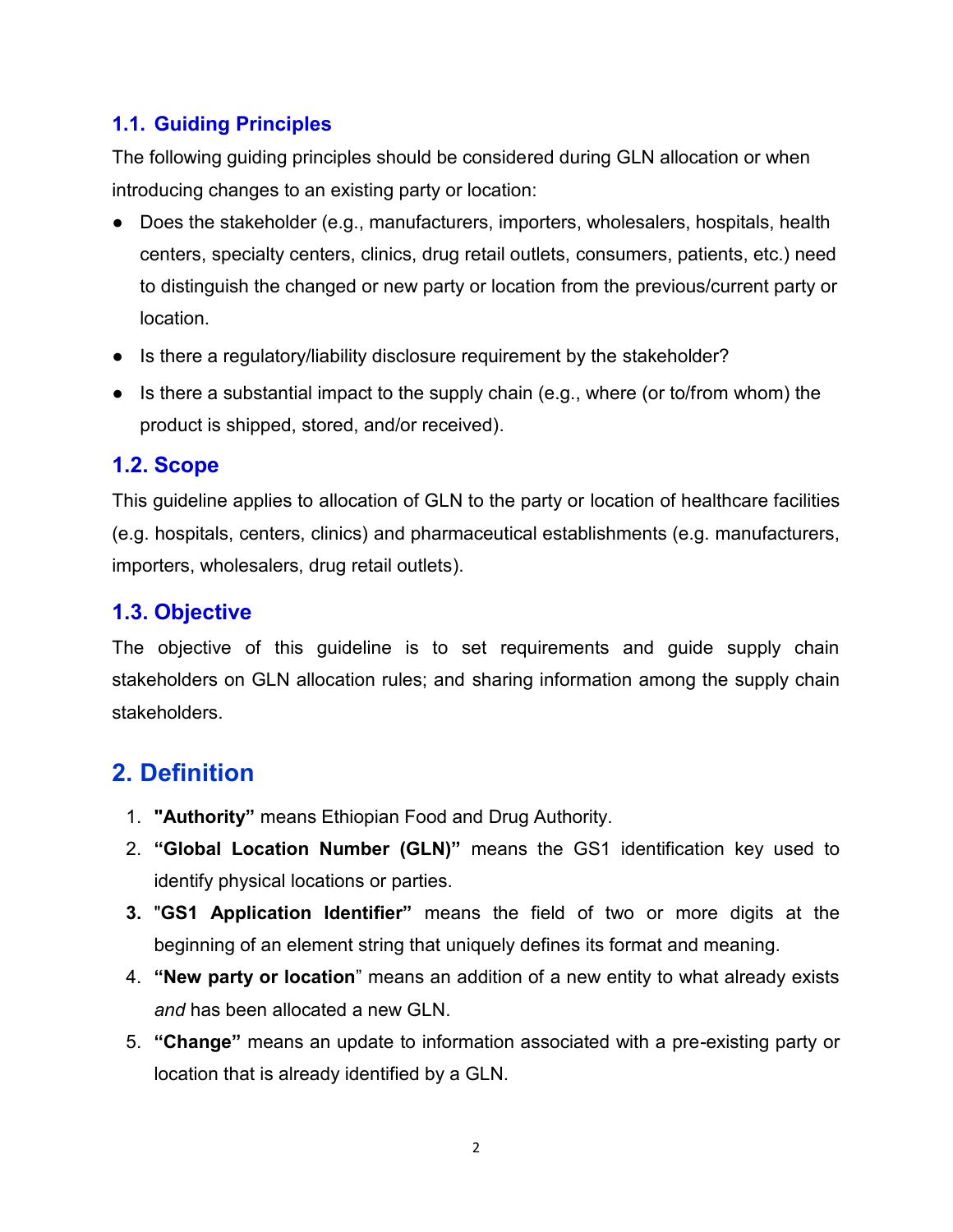- 6. **"Discontinue use"** means when a party or location no longer needs to be actively used, the associated GLN will be discontinued.
- 7. **"Party" means** an entity that needs to be represented in a business-related transaction.
- 8. **"Merger"** means when two or more parties/locations are combined into a single party/location.
- 9. **"Physical location"** means a tangible place that may be represented by an address, coordinates, or other means.

#### **3. Users of this Guideline**

The main users of this guideline are supply chain stakeholders including concerned government offices, EFDA, pharmaceutical manufacturers, importers, wholesalers, drug retail outlets, hospitals, health centers, specialty centers, clinics, health posts. This guideline will be used in conjunction with national laws and the GS1 standards.

### **4. Use and Data Structure of GLN**

There are a variety of parties and locations that can be identified by GLN (Table 1). A single GLN can be used to identify a single party or location or a combination of the two.

| <b>Identification</b> | Type            | <b>Definitions and examples</b>                |
|-----------------------|-----------------|------------------------------------------------|
| Party                 | Legal entity    | Any parent organization or division or         |
| identification        |                 | department that has standing in the eyes of    |
|                       |                 | the law and has the capacity to enter into     |
|                       |                 | agreements or contracts. E.g.:                 |
|                       |                 | manufacturers, Importers, wholesalers,         |
|                       |                 | hospitals, etc.                                |
|                       | <b>Function</b> | A function or subdivision or department within |

**Table 1**: Types of parties and locations that can be identified by GLN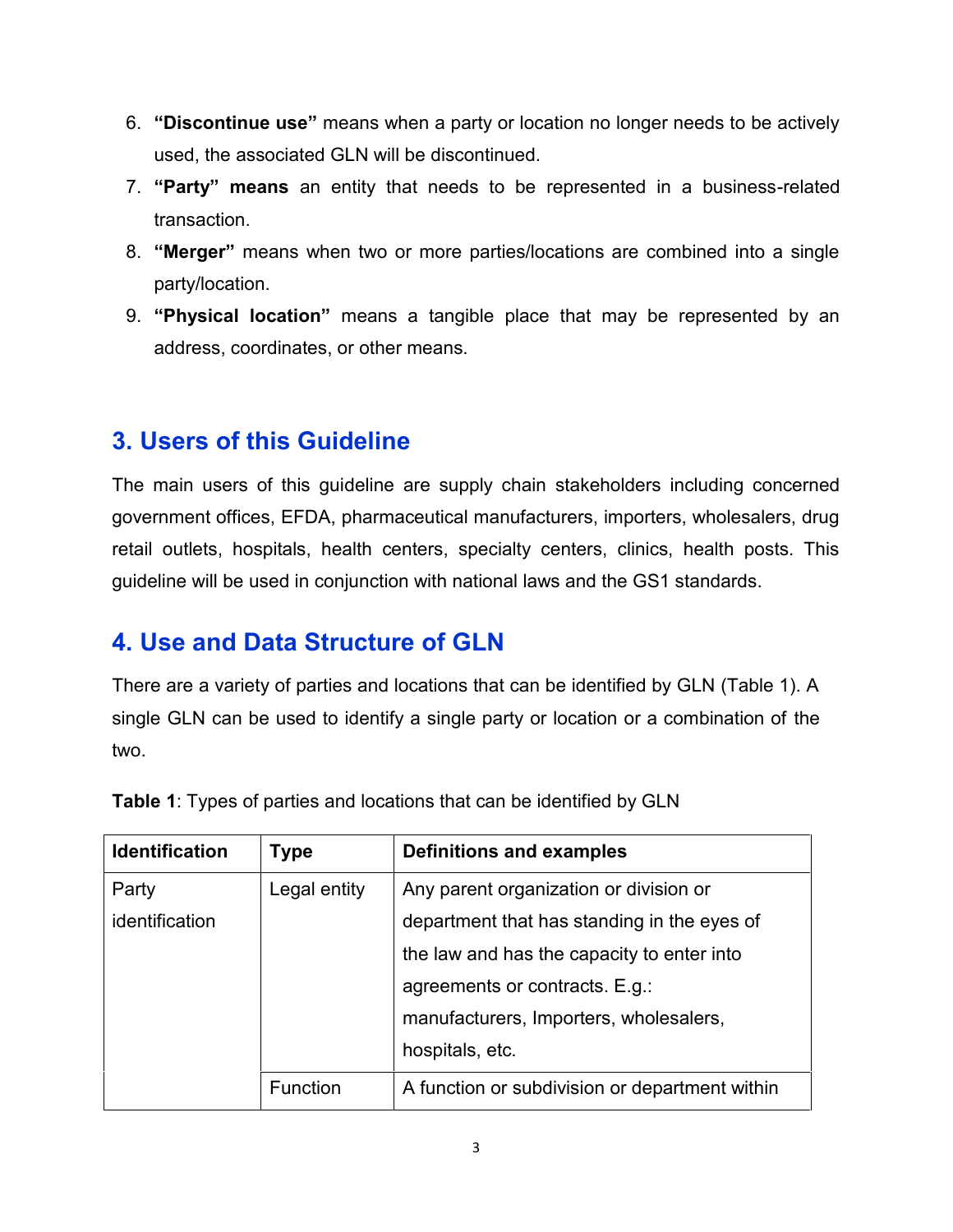|                | within legal | an organization that is most commonly            |
|----------------|--------------|--------------------------------------------------|
|                | entity       | segmented based on the specific tasks being      |
|                |              | performed. E.g.: hospital pharmacy, hospital     |
|                |              | wards, distribution department, etc.             |
| Location       | Physical     | A tangible place that may be represented by an   |
| identification | location     | address, coordinates, or other means. E.g.:      |
|                |              | manufacturer, warehouse, distribution center,    |
|                |              | hospital, hospital departments, nursing station. |

- **GS1 Company Prefix**: The globally unique number issued by GS1 member organizations to a specific subscriber.
- **Location Reference**: A number that uniquely identifies a specific location which **Location Reference**: A number that uniquely identifies a specific location which<br>is assigned by the holder of the GS1 company prefix. The location reference varies in length as a function of the GS1 company prefix length.
- **Check Digit**: A calculated one-digit number used to ensure the integrity of the data. It is calculated from the first twelve digits. **Check Digit**: A calculated one-digit number used to ensure the data. It is calculated from the first twelve digits.<br>
combined length of GS1 company prefix & location reference is<br> **e 3:** Data format of a GLN<br>
Company pref

**Note:** combined length of GS1 company prefix & location reference is always 12 digits.

#### **Figure 3:** Data format of a GLN

| <b>GS1 Company prefixes</b> |                |       |       |       | Location reference |                |       |                | Check digit |          |          |          |
|-----------------------------|----------------|-------|-------|-------|--------------------|----------------|-------|----------------|-------------|----------|----------|----------|
| N <sub>1</sub>              | N <sub>2</sub> | $N_3$ | $N_4$ | $N_5$ | $N_6$              | N <sub>7</sub> | $N_8$ | N <sub>9</sub> | $N_{10}$    | $N_{11}$ | $N_{12}$ | $N_{13}$ |

Eg.: Company prefixes = 5012346, location reference = 12343, check digit = 8.

`ompany prefixes = 5012346, location reference = 12343, check digit = 8.<br>Company prefixes = 50561234, location reference = 0123, check digit = 9.

# **5. Who Allocates the GLN Allocates the**

The GLN and associated data must be managed at the source by the organization itself and allocated by the party that defined the location.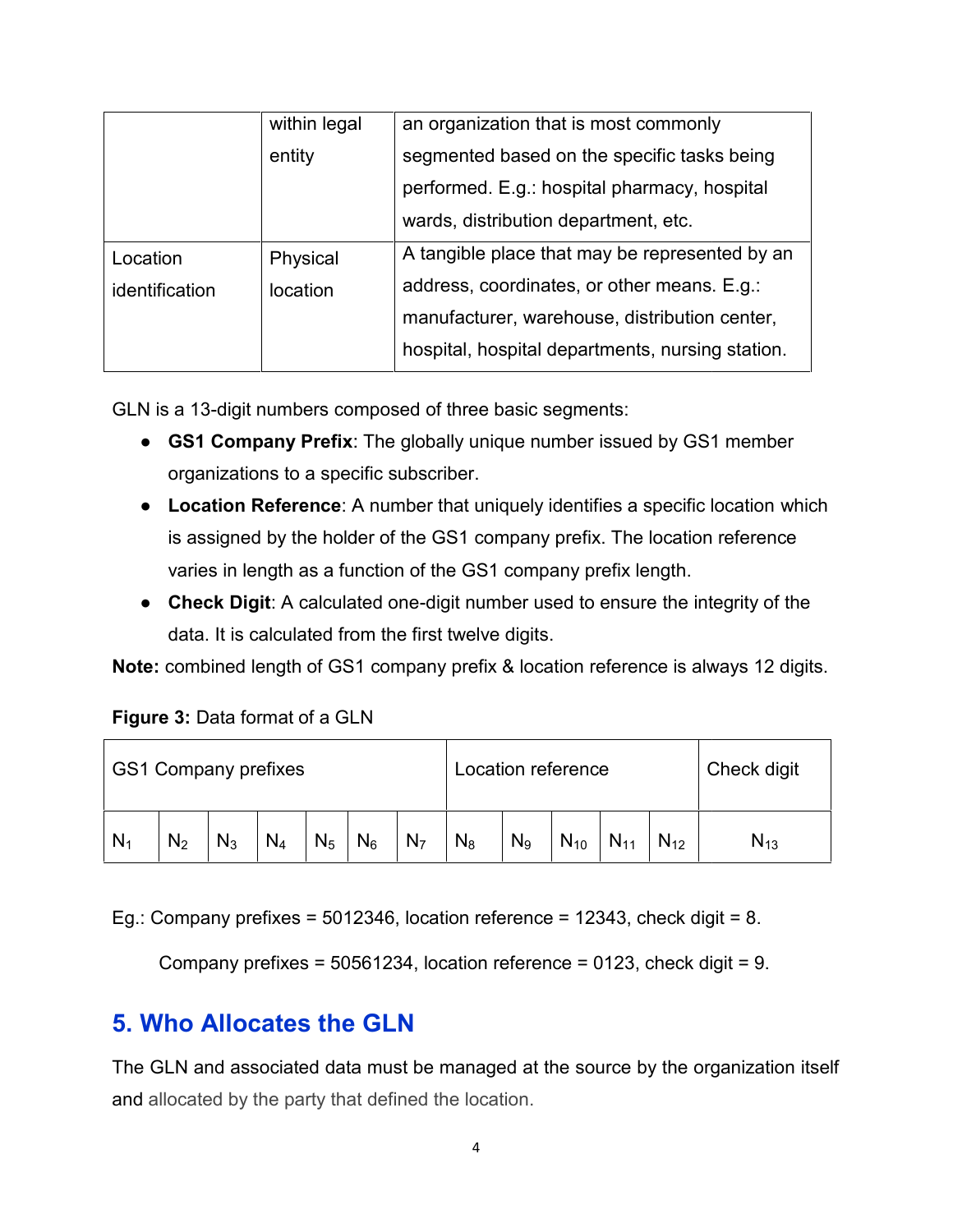# **6. GLN Allocation Rules**

As a general rule, a separate, unique GLN is required whenever an organization needs to distinguish between one party or location from another.

This section details when a GLN must be allocated as the result of a new party or location being defined or when a change to an existing party or location occurs.

| <b>Table 2: GLN allocation rules</b> |  |
|--------------------------------------|--|
|--------------------------------------|--|

| <b>Party/Location</b>                   | <b>New GLN</b> | <b>Remarks</b>                          |  |  |  |  |  |
|-----------------------------------------|----------------|-----------------------------------------|--|--|--|--|--|
| 6.1. New party or location introduction |                |                                         |  |  |  |  |  |
| • New legal entity                      | <b>Yes</b>     | When a new legal entity, new function   |  |  |  |  |  |
| • New function                          | <b>Yes</b>     | or new location is defined or added, it |  |  |  |  |  |
| • New physical location                 | <b>Yes</b>     | must be allocated a new GLN.            |  |  |  |  |  |
| <b>6.2. Party or location split</b>     |                |                                         |  |  |  |  |  |
| • Legal entity split                    | <b>Yes</b>     | When a legal entity, function or        |  |  |  |  |  |
| • Function split                        | Yes            | physical location splits, the one that  |  |  |  |  |  |
| • Physical location split               | Yes            | does not keep the original GLN will be  |  |  |  |  |  |
|                                         |                | classified as being new and it must be  |  |  |  |  |  |
|                                         |                | allocated a new GLN. But, the one       |  |  |  |  |  |
|                                         |                | that keeps the original GLN does not    |  |  |  |  |  |
|                                         |                | need a new GLN.                         |  |  |  |  |  |
| 6.3. Party or location merger           |                |                                         |  |  |  |  |  |
| • Legal entities being merged or        | <b>No</b>      | When a legal entity, function or        |  |  |  |  |  |
| acquired                                |                | physical location is merged with        |  |  |  |  |  |
| • Functions being merged                | <b>No</b>      | another so that they will no longer     |  |  |  |  |  |
| · Physical locations being              | <b>No</b>      | function independently, one of the      |  |  |  |  |  |
| merged                                  |                | existing GLNs may remain in use. All    |  |  |  |  |  |
|                                         |                | other GLNs merged shall be removed      |  |  |  |  |  |
|                                         |                | from active use and discontinued. A     |  |  |  |  |  |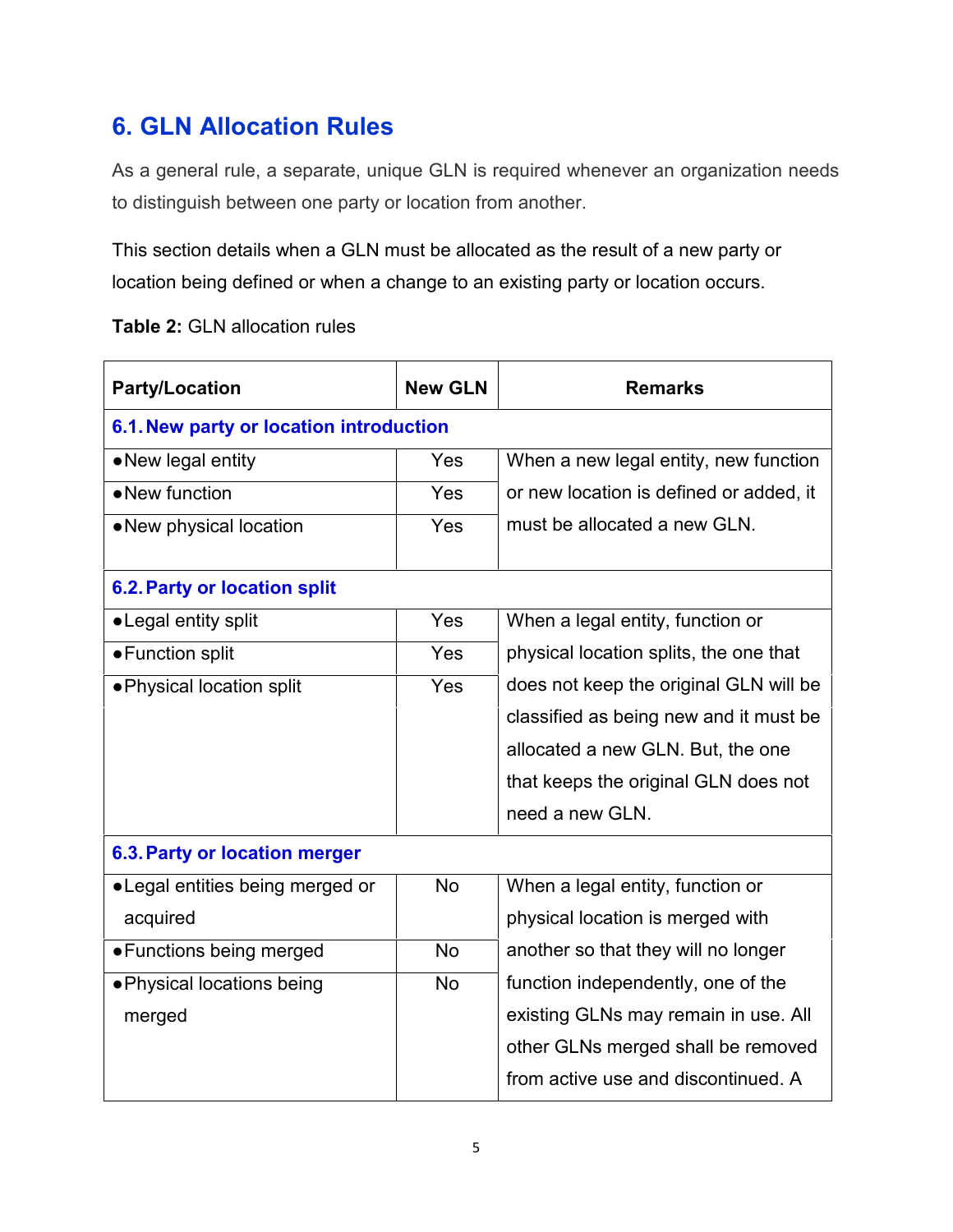|                                                 |            | party or location merger does not       |
|-------------------------------------------------|------------|-----------------------------------------|
|                                                 |            | require a new GLN. Discontinuation of   |
|                                                 |            | GLNs shall be communicated.             |
| 6.4. Change of party or location use or purpose |            |                                         |
| • Change to legal framework                     | Yes        | When there is a change to activities,   |
| • Change of the function purpose                | <b>Yes</b> | purpose, or functionality of a party or |
| • Change of use of the physical                 | <b>Yes</b> | location, it needs allocation of a new  |
| location                                        |            | GLN.                                    |
| 6.5. Change to party or location                |            | A change to party or location address   |
| address                                         |            | occurs when the location reference      |
|                                                 |            | point for interacting with the party or |
|                                                 |            | location is modified. This may be a     |
|                                                 |            | change to an address, coordinates,      |
|                                                 |            | geofence, or other location             |
|                                                 |            | references.                             |
| . Physical location address change              | <b>Yes</b> | Manufacturer A moves from AB main       |
|                                                 |            | street to XY.                           |
| . Physical location address change              | <b>No</b>  | Municipality renames street. The        |
| without physical change                         |            | location does not physically change.    |
| • Relocation of a legal entity or               | <b>No</b>  | Changes to the location(s) associated   |
| function                                        |            | with a legal entity or function do not  |
|                                                 |            | require the allocation of a new GLN.    |
|                                                 |            | The GLN identifying the legal entity or |
|                                                 |            | function does not identify the physical |
|                                                 |            | location. E.g. A company moves from     |
|                                                 |            | Addis Ababa to Hawassa.                 |
| • Party or location name change                 | No         | A change to the legal name of a party   |
|                                                 |            | or location does not require allocation |
|                                                 |            | of a new GLN. For example: a            |
|                                                 |            |                                         |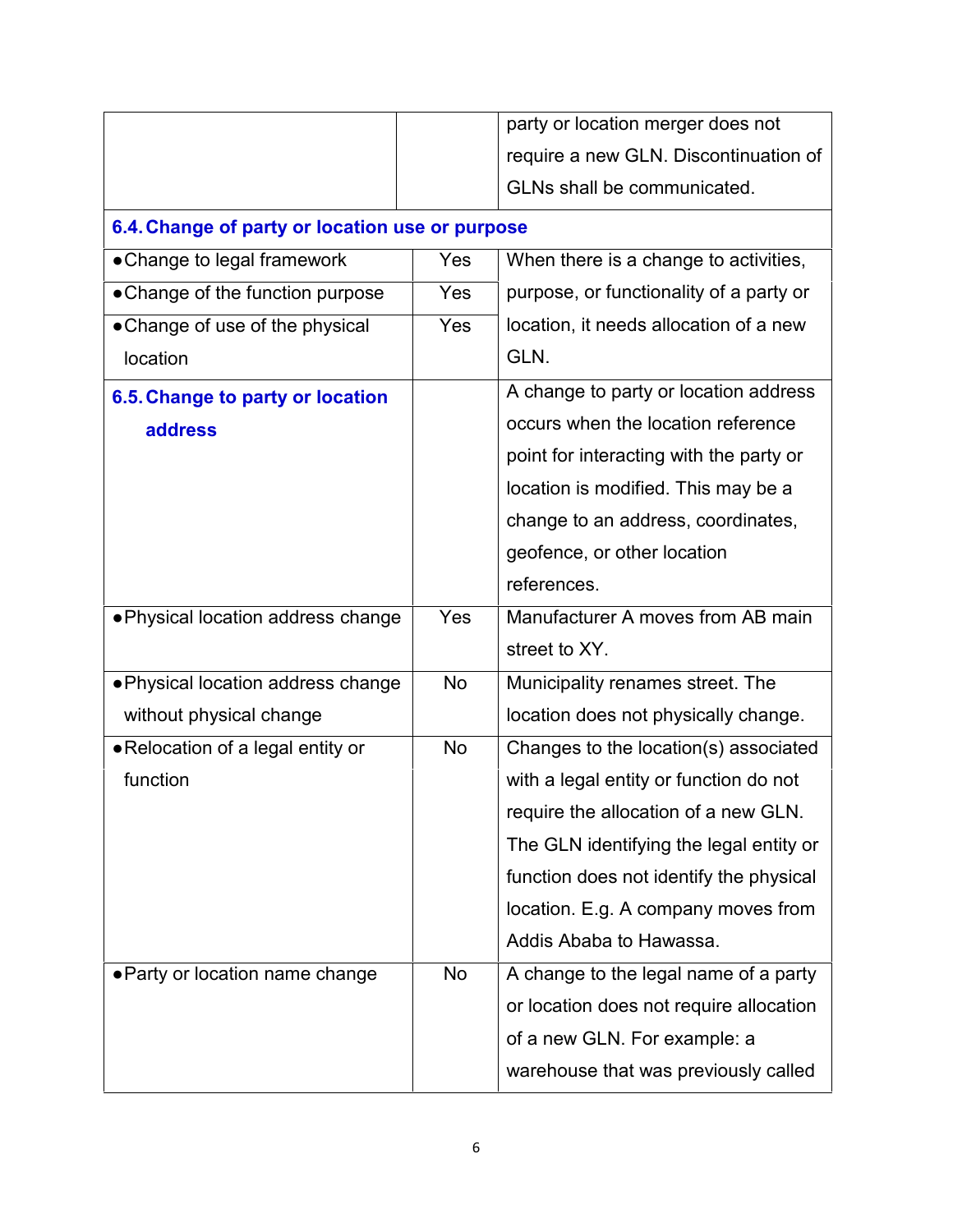|                                        |           | Warehouse A was changed to              |
|----------------------------------------|-----------|-----------------------------------------|
|                                        |           | Warehouse B.                            |
| <b>6.6. Contact information change</b> |           |                                         |
| • Change to contact details of legal   | <b>No</b> | When the legal entity's contact details |
| entity                                 |           | changes (e.g. visiting address, postal  |
|                                        |           | number,<br>address, phone<br>e-mail     |
|                                        |           | address, etc.), it doesn't require      |
|                                        |           | allocation of a new GLN.                |
| • Change of the function contact       | <b>No</b> | When the function's contact details     |
| details                                |           | changes, it does not require a new      |
|                                        |           | GLN. example contact person of a        |
|                                        |           | department, phone number, e-mail,       |
|                                        |           | etc.                                    |
| <b>6.7. Financial changes</b>          | <b>No</b> | Changes to the financial information    |
|                                        |           | associated with a party or location do  |
|                                        |           | not require the allocation of a new     |
|                                        |           | GLN. For example changes to tax         |
|                                        |           | registration numbers such as value      |
|                                        |           | added tax (VAT), account number,        |
|                                        |           | etc.                                    |

### **7. GLNs and data carrier**

GLN related data should be stored in a database. Storing GLN data in a database system helps to automatically use data carriers to enable users to share GLN. GLNs can be encoded in GS1 data carriers (i.e. dataMatrix or RFID).

### **8. GS1 Application Identifiers (AIs) for GLNs**

GS1 AIs are numeric prefixes used in barcodes to define the meaning and format of encoded data elements. These GS1 AIs tell the software applications how to handle the information. The GS1 AIs used for GLNs need to follow the GS1 standards. There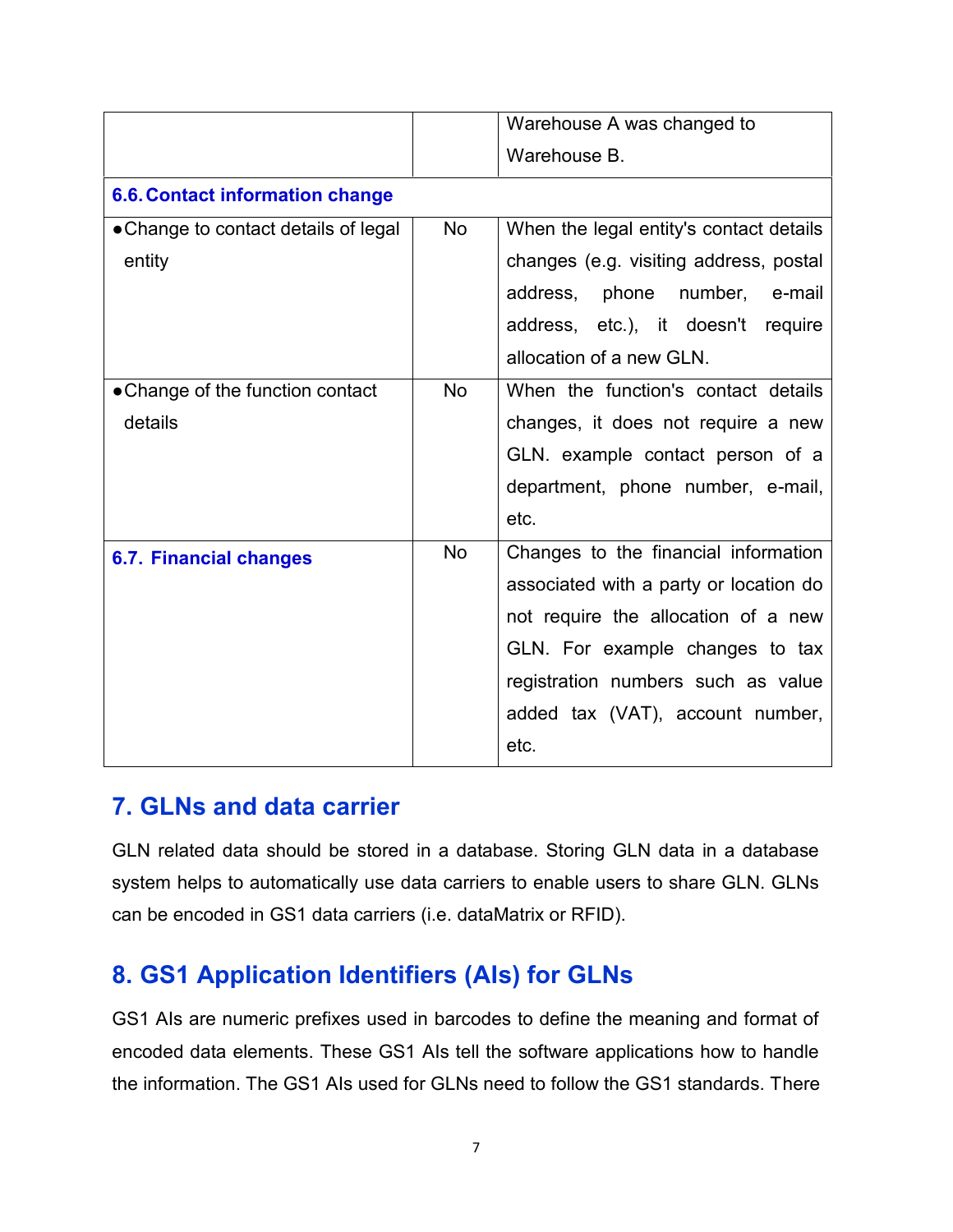are different AIs that may be used with GLN. Examples:

| AI(410) | indicates the GLN of the location where goods must be delivered     |
|---------|---------------------------------------------------------------------|
| AI(411) | indicates the GLN of the the addressee of an invoice                |
| AI(412) | indicates the GLN of the seller in a purchase transaction           |
| AI(413) | indicates the GLN of the final destination of goods being delivered |
| A(414)  | indicates the GLN that is marked on a physical location             |

# **9. Sharing party or location information**

The manufacturers, importers, wholesalers, drug retail outlets, healthcare facilities and other supply chain stakeholders shall share their party or location information with the authority and its supply chain actors.

### **10. GS1 Member Organization (MO)**

Since there is no GS1 Office in Ethiopia, Ethiopian manufacturers, suppliers, wholesalers, drug retail outlets, healthcare facilities or other supply chain stakeholders can contact GS1 MO to obtain the company prefix. You will find all GS1 MOs from https://www.gs1.org/contact.